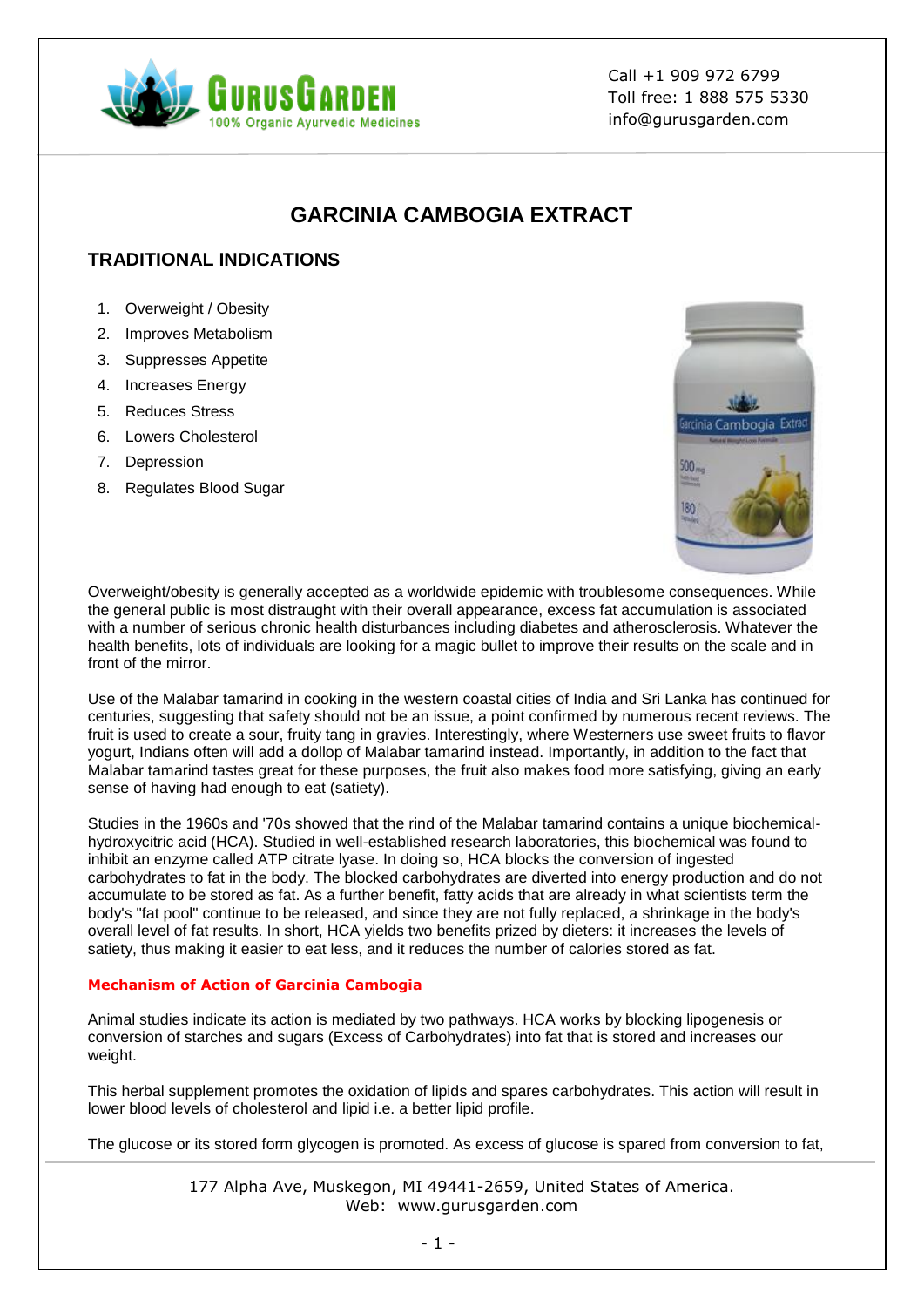

Call +1 909 972 6799 Toll free: 1 888 575 5330 info@gurusgarden.com

this excess glucose is mediated by gluconeogenesis pathway to form glycogen.

Glycogen signals the brain satiety center that sufficient food has been taken. So glycogen production with this herb further suppresses appetite.

Another of its action is on Central Nervous system. It raises the levels of Serotonin like brain neurotransmitters that has role in regulation of appetite.

This herb promotes thermogenesis process i.e. body's production of heat. This burns more calories and excess of stored fat.

GarciniaCambogia extract is found to increase the mucosal defensive mechanisms in stomach and thereby it is helpful as a protective agent against Gastric ulcers.

### **DOSAGE and DIRECTIONS**



For Adults 18 yrs or above, take one (1) capsule three (3) times daily, preferably with meals.

**Please read Healing Crisis for more information**.

## **INGREDIENTS**

| <b>Supplement Facts</b><br>Serving Size: 2 Capsule (500 mg each)<br>Servings per container: 90 |                   |        |
|------------------------------------------------------------------------------------------------|-------------------|--------|
| Each Serving contains                                                                          |                   | %DV    |
| Garcinia Combogia Extract<br>(Garcinia Combogia Fruit)<br>(HCA) (70% Hydroxycitric Acid)       | 480 mg.           | $\ast$ |
| Emblica Officinalis                                                                            | $10 \text{ mg}$ . | $\ast$ |
| Piperine                                                                                       | $10 \text{ mg}$ . | $\ast$ |
| * Daily value (DV) not established.                                                            |                   |        |

177 Alpha Ave, Muskegon, MI 49441-2659, United States of America. Web: www.gurusgarden.com